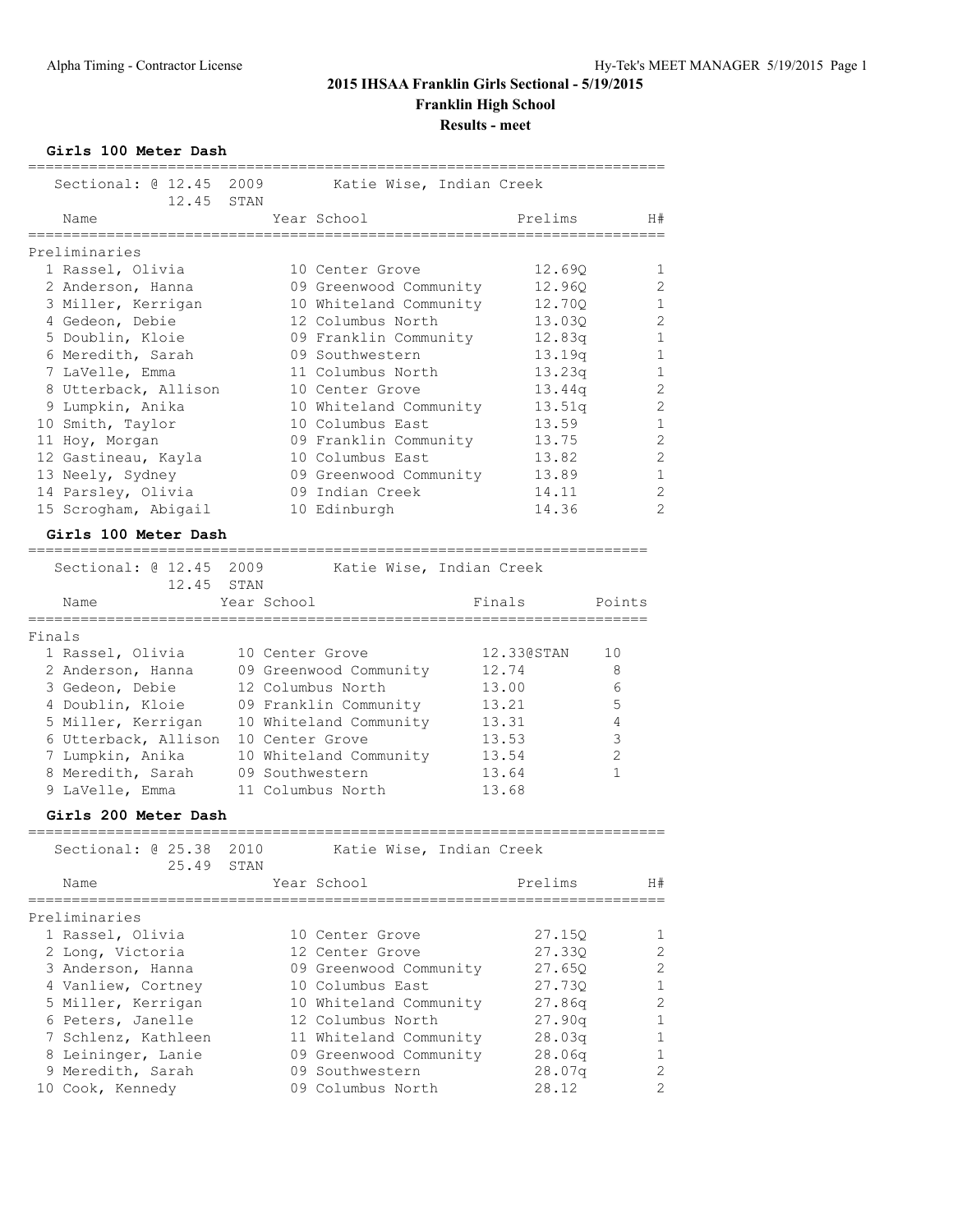| Girls 200 Meter Dash |                       |       |                |
|----------------------|-----------------------|-------|----------------|
| 11 Baugh, Mikayla    | 11 Indian Creek       | 28.33 | $\overline{1}$ |
| 12 Novak, Kaitlyn    | 09 Franklin Community | 28.95 | $\overline{1}$ |
| 13 Gastineau, Kayla  | 10 Columbus East      | 29.34 | 2              |
| 14 Jones, Micah      | 11 Southwestern       | 30.04 | -1             |

#### **Girls 200 Meter Dash**

| Sectional: $@25.38$<br>25,49 STAN | 2010<br>Katie Wise, Indian Creek |        |        |
|-----------------------------------|----------------------------------|--------|--------|
| Name                              | Year School                      | Finals | Points |
| Finals                            |                                  |        |        |
| 1 Rassel, Olivia                  | 10 Center Grove                  | 25.85  | 10     |
| 2 Long, Victoria                  | 12 Center Grove                  | 26.41  | 8      |
| 3 Anderson, Hanna                 | 09 Greenwood Community           | 26.48  | 6      |
| 4 Vanliew, Cortney                | 10 Columbus East                 | 27.45  | 5      |
| 5 Peters, Janelle                 | 12 Columbus North                | 27.48  | 4      |
| 6 Leininger, Lanie                | 09 Greenwood Community           | 27.90  | 3      |
| 7 Meredith, Sarah                 | 09 Southwestern                  | 28.13  | 2      |
| 8 Schlenz, Kathleen               | 11 Whiteland Community           | 28.30  |        |
| 9 Miller, Kerrigan                | 10 Whiteland Community           | 28.37  |        |

#### **Girls 400 Meter Dash**

 Sectional: @ 57.66 5/20/2014 Gabby Sims, Columbus Nor Sectional: @ 57.66 5/20/2014 Gabby Sims, Columbus Nor 58.39 STAN Name Year School Finals H# Points ========================================================================== 1 Long, Victoria 12 Center Grove 58.79 2 10 2 Neely, Taylor 10 Greenwood Community 1:02.49 2 8 3 Purdy, McKinley 11 Franklin Community 1:02.78 2 6 4 Rance, Kayla 09 Greenwood Community 1:03.41 2 5 5 Williams, Elle 11 Columbus North 1:04.99 2 4 6 Craig, Elizabeth 10 Columbus North 1:05.31 2 3 7 Galarno, Addison 09 Columbus East 1:06.84 2 2 8 Ross, Katie 11 Whiteland Community 1:07.05 1 1 9 Taulman, Brooklyn 11 Columbus East 1:07.44 2 10 Rizzi, Jackie 12 Center Grove 1:08.40 2 11 Dennis, Katie 09 Whiteland Community 1:08.80 1 12 Simons, Anna 09 Greenwood Ch 1:08.90 1 13 Cruea, Leah 10 Waldron 1:10.97 1 14 Dearth, Katelyn 11 Franklin Community 1:13.63 1 15 Abbott, Alexcis 12 Waldron 1:18.02 1

==========================================================================

### **Girls 800 Meter Run**

| Sectional: 0 2:17.90 2008 |  | Elizabeth Kim, Columbus North |  |  |
|---------------------------|--|-------------------------------|--|--|

|                  | $2:16.53$ STAN         |         |              |
|------------------|------------------------|---------|--------------|
| Name             | Year School            | Finals  | H# Points    |
| 1 Hickey, Taylor | 11 Center Grove        | 2:24.16 | $2 \quad 10$ |
| 2 Renfro, Maddy  | 11 Greenwood Community | 2:27.62 | $2^8$        |
| 3 Tong, Arig     | 09 Columbus North      | 2:29.87 | - 6          |
| 4 Bouthier, Nina | 11 Columbus North      | 2:30.49 | $5^{\circ}$  |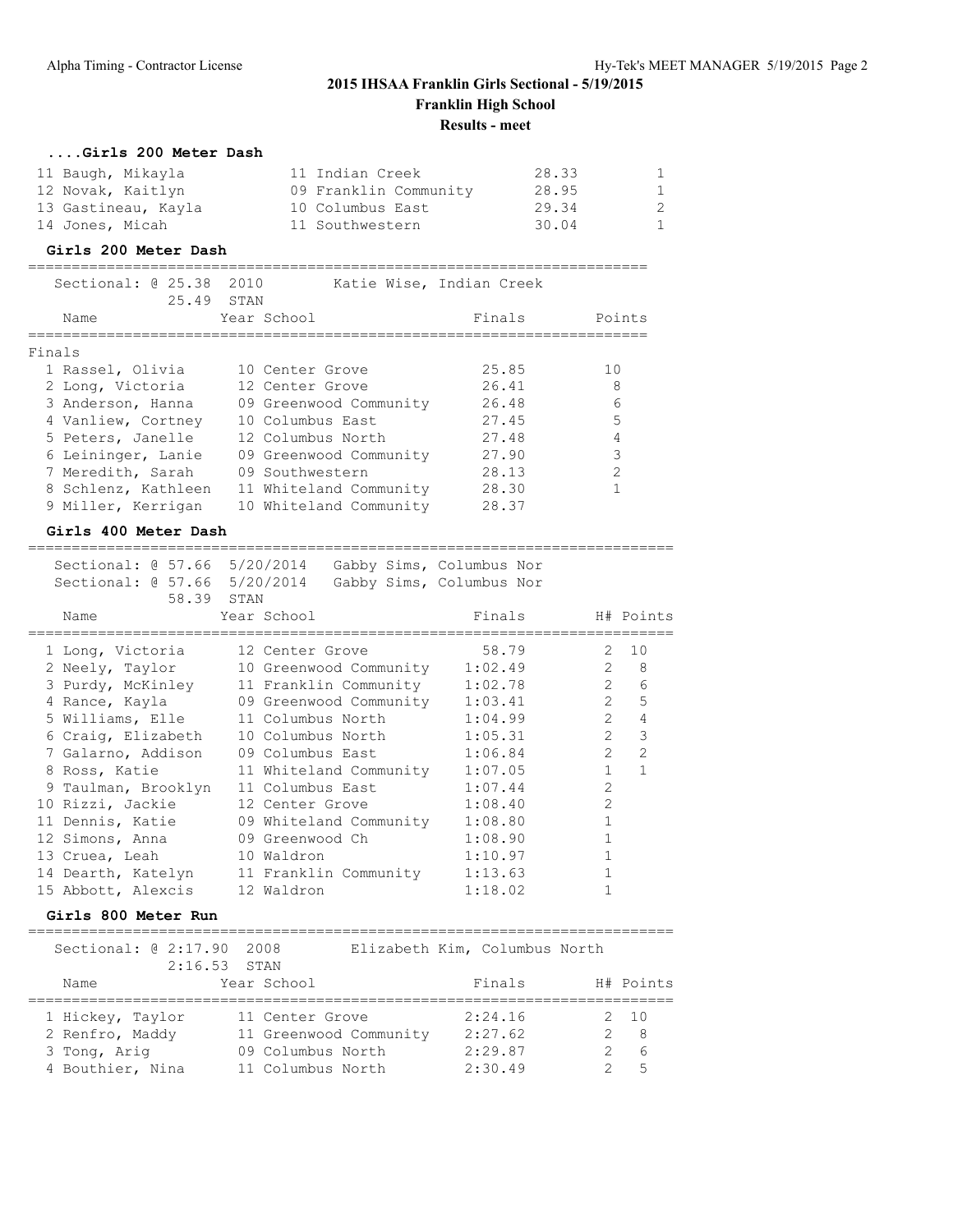### **....Girls 800 Meter Run**

| 5 Gold, McKenna      | 11 Whiteland Community | 2:35.16 | $\sim$ 4                      |
|----------------------|------------------------|---------|-------------------------------|
| 6 Stockman, Sarah    | 09 Center Grove        | 2:38.86 | 2<br>$\overline{\phantom{a}}$ |
| 7 Dawson, Isabel     | 10 Indian Creek        | 2:39.67 | $\mathcal{L}$<br>-2           |
| 8 Treibic, Emma      | 09 Franklin Community  | 2:42.30 | 2<br>$\overline{1}$           |
| 9 Byrne, Victoria    | 11 Greenwood Community | 2:42.74 | 2                             |
| 10 Kunze, Blaec      | 11 Franklin Community  | 2:44.56 | $\overline{2}$                |
| 11 Frazier, Lizzy    | 09 Columbus East       | 2:46.47 |                               |
| 12 Scheidt, Jennifer | 12 Columbus East       | 2:55.63 |                               |
| 13 Hooten, Alexandra | 11 Greenwood Ch        | 2:59.89 |                               |
| 14 Myer, Kylie       | 12 Waldron             | 3:12.39 |                               |
| 15 Canseco, Maria    | 11 Waldron             | 3:32.77 |                               |

### **Girls 1600 Meter Run**

=======================================================================

| Sectional: @ 5:01.65 5/14/2013 Mackenzie Caldwell, Columbus Nor        |  |            |                                             |
|------------------------------------------------------------------------|--|------------|---------------------------------------------|
| 5:01.55 STAN                                                           |  |            |                                             |
| Name Year School                                                       |  |            | Finals Points                               |
| ====================<br>1 Dalton, Allie 10 Greenwood Community 5:10.88 |  |            | =====================================<br>10 |
| 2 Lax, Sierra 11 Columbus North 5:12.86 8                              |  |            |                                             |
| 3 Clark, Valerie 10 Center Grove 5:25.82 6                             |  |            |                                             |
|                                                                        |  |            | 5                                           |
| 4 Coffey, Allison 11 Columbus North 5:31.01                            |  |            |                                             |
| 5 Robinson, Krista 10 Greenwood Community 5:40.34                      |  |            | $\overline{4}$                              |
| 6 George, Ansley 11 Center Grove 5:52.20                               |  |            | 3                                           |
| 7 Howell, Alexis 10 Whiteland Community 6:00.55                        |  |            | 2                                           |
| 8 Fears, Sydney 11 Franklin Community 6:20.44                          |  |            | $\mathbf{1}$                                |
| 9 Morgan, Lindsay 10 Columbus East 6:23.36                             |  |            |                                             |
| 10 Busse, Lynnsey 12 Columbus East 6:39.66                             |  |            |                                             |
| 11 Green, Micaiah 11 Greenwood Ch 6:53.11                              |  |            |                                             |
| 12 Davis, Emily 09 Edinburgh 6:53.34                                   |  |            |                                             |
| 13 Dausch, Bryanna 09 Indian Creek 7:21.19                             |  |            |                                             |
| 14 Canseco, Maria 11 Waldron 7:25.88                                   |  |            |                                             |
| 15 Hankins, Madison 11 Waldron 7:31.60                                 |  |            |                                             |
| 16 Treibic, Emma 09 Franklin Community 7:40.93                         |  |            |                                             |
| -- Correll, Madeleine 10 Southwestern                                  |  | <b>DNF</b> |                                             |

#### **Girls 3200 Meter Run**

### ======================================================================= Sectional: @ 10:58.27 5/14/2013 Mackenzie Caldwell, Columbus Nor  $10:54.21$  STAN Name Year School Finals Points ======================================================================= 1 Dalton, Allie 10 Greenwood Community 10:56.78@ 10 2 Brougher, Rachel 10 Columbus North 11:01.32 8 3 Lax, Sierra 11 Columbus North 11:23.22 6 4 Clark, Valerie 10 Center Grove 12:00.89 5 5 Chan, Rachel 10 Center Grove 12:19.22 4 6 Brewer, Kaley 10 Whiteland Community 12:26.06 3 7 Singer, Kira 11 Columbus East 12:48.80 2 8 Mensendiek, Emma 10 Columbus East 13:19.61 1 9 Jobe, Hannah 12 Franklin Community 13:48.80 10 Gustin, Shelby 11 Waldron 13:56.11 11 Kirby, Kathleen 11 Franklin Community 14:27.28 12 Taylor, Lauren 10 Southwestern 15:21.12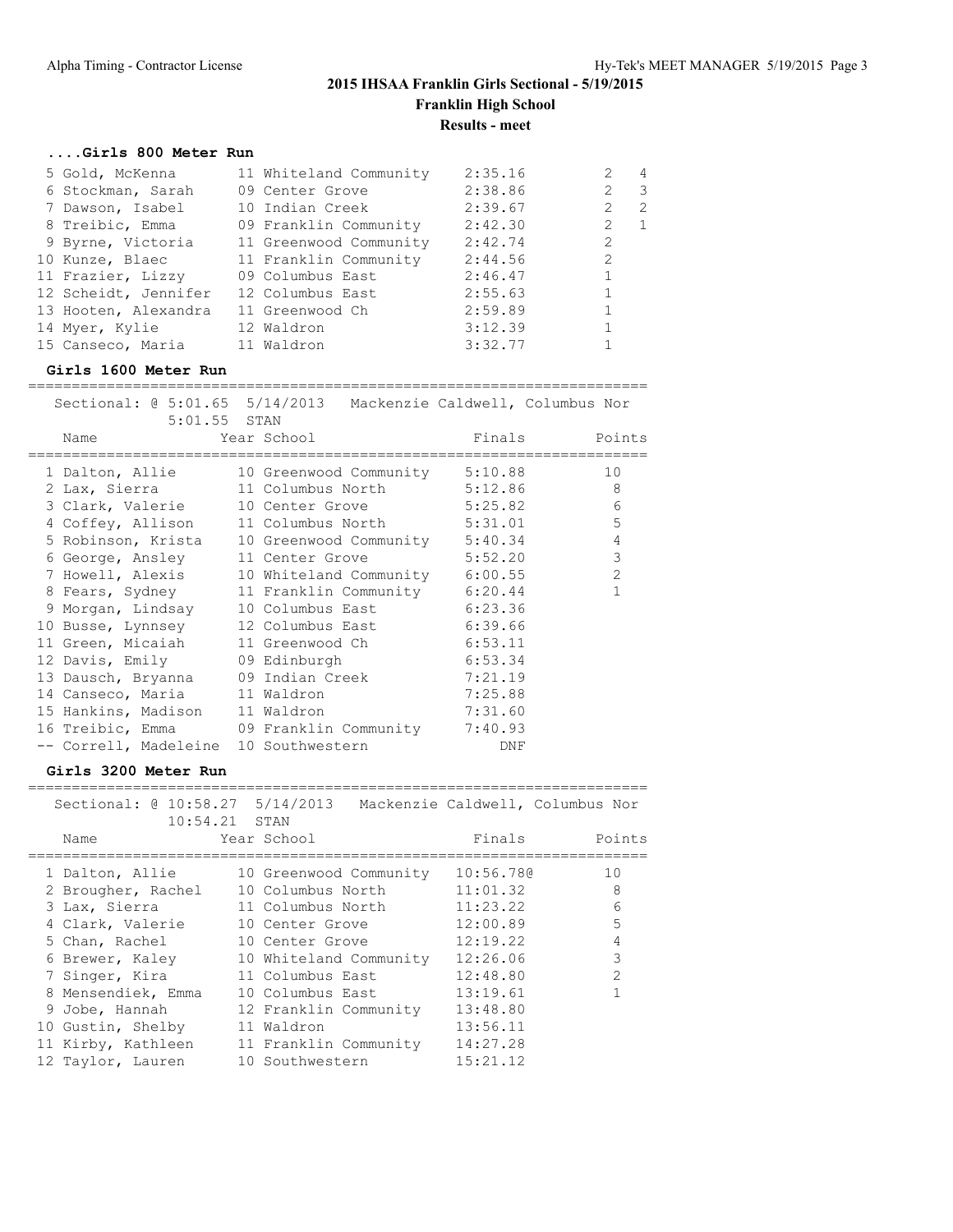**Girls 100 Meter Hurdles**

| Sectional: 0 14.71 5/20/2014                          |                  | Keri Ertel, Jennings Cou       |        |             |                |                |
|-------------------------------------------------------|------------------|--------------------------------|--------|-------------|----------------|----------------|
| Sectional: 0 14.71 5/20/2014                          |                  | Keri Ertel, Jennings Cou       |        |             |                |                |
| 15.03 STAN                                            |                  |                                |        |             |                |                |
| Name                                                  |                  | Year School                    |        | Prelims     |                | H#             |
| ================                                      |                  | ===============                |        | ----------- |                |                |
| Preliminaries                                         |                  |                                |        |             |                |                |
| 1 Goines, Haley                                       |                  | 09 Center Grove                |        | 15.62Q      |                | 2              |
| 2 Gedeon, Debie                                       |                  | 12 Columbus North              |        | 15.70Q      |                | $\mathbf{1}$   |
| 3 Harper, Tori                                        |                  | 11 Greenwood Community         |        | 16.420      |                | $\mathfrak{D}$ |
| 4 Ralph, Lauren                                       |                  | 11 Center Grove                |        | 16.89Q      |                | $\mathbf{1}$   |
| 5 Malone, Olivia                                      |                  | 12 Columbus North              |        | 16.55q      |                | $\overline{2}$ |
| 6 Coffman, Taylor                                     |                  | 11 Whiteland Community         |        | 17.00q      |                | $\mathbf{1}$   |
| 7 Parramore, Alexandra                                |                  | 10 Franklin Community          |        | 17.26q      |                | $\mathbf{1}$   |
| 8 Hasler, Grace                                       |                  | 09 Hauser                      |        | 17.34q      |                | 1              |
| 9 Beavins, Emma                                       |                  | 09 Franklin Community          |        | 18.01q      |                | 2              |
| 10 Fischer, Taylor                                    |                  | 09 Waldron                     |        | 18.41       |                | 2              |
| 11 Emmert, Katie                                      |                  | 11 Columbus East               |        | 18.47       |                | $\overline{2}$ |
|                                                       |                  |                                |        | 18.78       |                |                |
| 12 Moore, Leah                                        |                  | 09 Greenwood Community         |        |             |                | $\mathbf{1}$   |
| 13 Phillips, Danielle                                 |                  | 09 Southwestern                |        | 18.84       |                | 2              |
| 14 Martindale, Morgan                                 |                  | 09 Columbus East               |        | 19.54       |                | $\mathbf{1}$   |
| 15 Nelson, Hope                                       |                  | 09 Indian Creek                |        | 20.61       |                | $\mathfrak{D}$ |
| 16 Giles, Meredith                                    |                  | 11 Southwestern                |        | 20.68       |                | 1              |
| Girls 100 Meter Hurdles                               |                  |                                |        |             |                |                |
| ===================                                   |                  |                                |        |             |                |                |
| Sectional: @ 14.71 5/20/2014 Keri Ertel, Jennings Cou |                  |                                |        |             |                |                |
| Sectional: @ 14.71 5/20/2014 Keri Ertel, Jennings Cou |                  |                                |        |             |                |                |
| 15.03                                                 | STAN             |                                |        |             |                |                |
| Name                                                  | Year School      |                                | Finals |             |                | Points         |
| Finals                                                |                  |                                |        |             |                |                |
|                                                       |                  |                                |        |             |                |                |
| 1 Gedeon, Debie                                       |                  | 12 Columbus North              | 15.05  |             | 10             |                |
| 2 Goines, Haley                                       | 09 Center Grove  |                                | 15.42  |             | 8              |                |
| 3 Harper, Tori                                        |                  | 11 Greenwood Community         | 16.22  |             | 6              |                |
| 4 Malone, Olivia                                      |                  | 12 Columbus North              | 16.68  |             | 5              |                |
| 5 Ralph, Lauren                                       | 11 Center Grove  |                                | 16.69  |             | 4              |                |
| 6 Parramore, Alexand                                  |                  | 10 Franklin Community          | 16.92  |             | 3              |                |
| 7 Coffman, Taylor                                     |                  | 11 Whiteland Community         | 16.99  |             | 2              |                |
| 8 Beavins, Emma                                       |                  | 09 Franklin Community          | 17.00  |             | 1              |                |
| 9 Hasler, Grace                                       | 09 Hauser        |                                | 17.26  |             |                |                |
| Girls 300 Meter Hurdles                               |                  |                                |        |             |                |                |
|                                                       |                  |                                |        |             |                |                |
| Sectional: @ 44.88<br>45.10                           | 2009<br>STAN     | Brittany Housel, Columbus East |        |             |                |                |
| Name                                                  | Year School      |                                | Finals |             |                | H# Points      |
|                                                       |                  |                                |        |             |                |                |
| 1 Malone, Olivia                                      |                  | 12 Columbus North              | 47.39  |             | 2              | 10             |
| 2 Hasler, Grace                                       | 09 Hauser        |                                | 48.17  |             | 2              | 8              |
| 3 Parramore, Alexand                                  |                  | 10 Franklin Community          | 48.87  |             | 2              | 6              |
| 4 Gedeon, Debie                                       |                  | 12 Columbus North              | 49.85  |             | $\overline{2}$ | 5              |
| 5 Moore, Leah                                         |                  | 09 Greenwood Community         | 50.40  |             | $\overline{2}$ | $\overline{4}$ |
| 6 Coffman, Taylor                                     |                  | 11 Whiteland Community         | 50.96  |             | $\overline{2}$ | 3              |
| 7 Ralph, Lauren                                       | 11 Center Grove  |                                | 51.93  |             | 2              | 2              |
| 8 Emmert, Katie                                       | 11 Columbus East |                                | 53.00  |             | 1              | 1              |
|                                                       |                  |                                |        |             |                |                |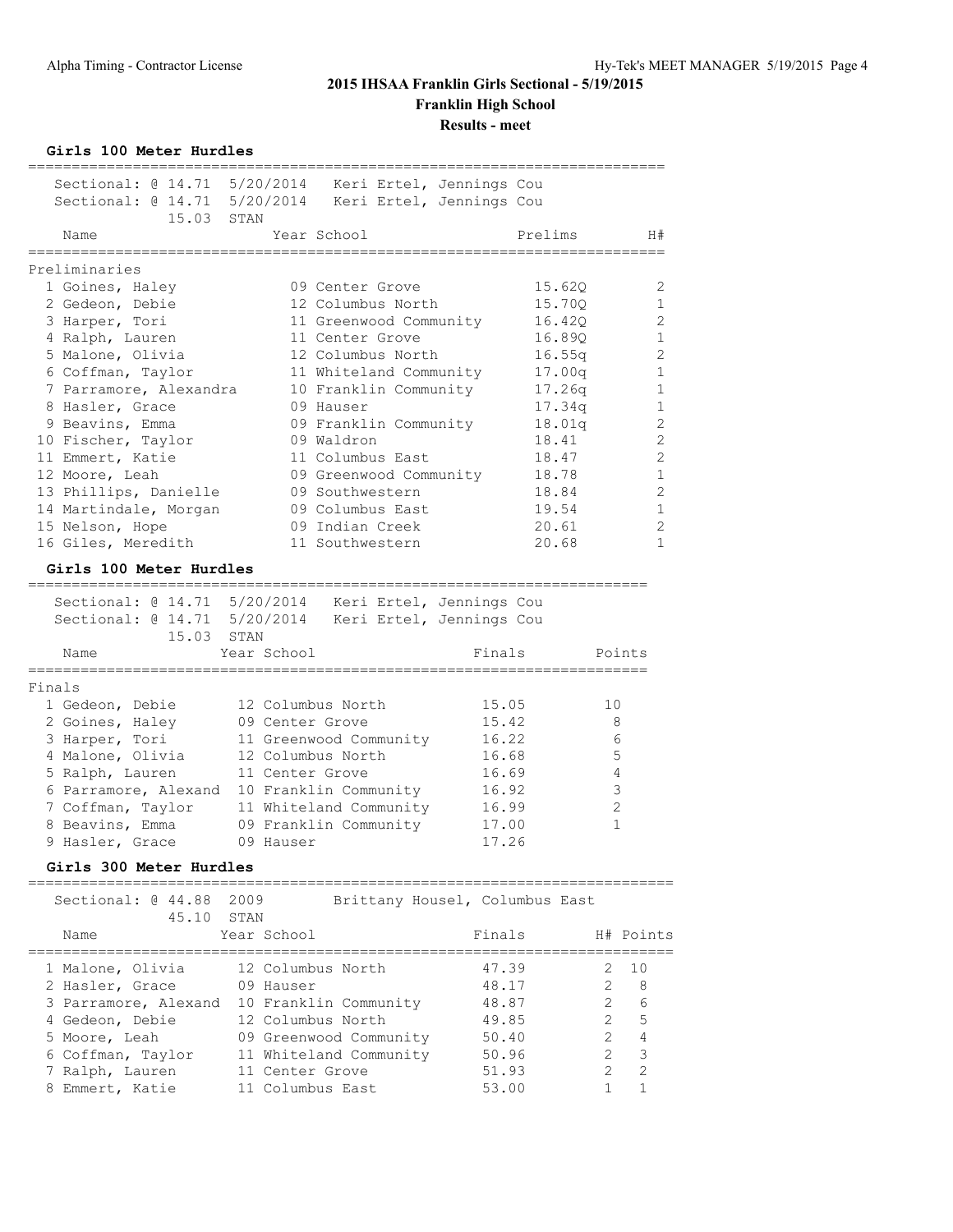### **....Girls 300 Meter Hurdles**

| 9 Sandrock, Carly     | 10 Franklin Community  | 53.15 |   |
|-----------------------|------------------------|-------|---|
| 10 Martindale, Morgan | 09 Columbus East       | 53.39 |   |
| 11 Huffman, Mollie    | 12 Center Grove        | 54.44 | 2 |
| 12 Phillips, Danielle | 09 Southwestern        | 54.55 | 2 |
| 13 Nelson, Hope       | 09 Indian Creek        | 55.93 |   |
| 14 Isley, Jessica     | 11 Greenwood Community | 56.23 |   |
| 15 Mynatt, Courtney   | 10 Whiteland Community | 57.81 |   |

#### **Girls 4x100 Meter Relay**

==========================================================================

| Sectional: @ 49.47             |                          | 2005 |                                    | , Columbus East      |                            |                       |              |
|--------------------------------|--------------------------|------|------------------------------------|----------------------|----------------------------|-----------------------|--------------|
|                                | 48.85                    | STAN | McGrady, Armstrong, Okuleye, Truly |                      |                            |                       |              |
| School<br>==================== |                          |      |                                    |                      | Finals                     |                       | H# Points    |
| 1 Center Grove                 |                          |      |                                    |                      | 51.08                      | 2                     | 10           |
|                                | 1) Goines, Haley 09      |      |                                    | 2) Rau, Lauren 11    |                            |                       |              |
|                                | 3) Utterback, Allison 10 |      |                                    | 4) Rassel, Olivia 10 |                            |                       |              |
| 2 Greenwood Community          |                          |      |                                    |                      | 52.33                      | $\mathfrak{L}$        | 8            |
|                                | 1) Allen, Katy 11        |      |                                    |                      | 2) Anderson, Hanna 09      |                       |              |
|                                | 3) Neely, Sydney 09      |      |                                    |                      | 4) Leininger, Lanie 09     |                       |              |
| 3 Columbus North               |                          |      |                                    |                      | 52.60                      | $\mathbf{1}$          | 6            |
|                                | 1) Peters, Janelle 12    |      |                                    |                      | 2) Verbanic, Charolette 10 |                       |              |
|                                | 3) Gedeon, Debie 12      |      |                                    | 4) LaVelle, Emma 11  |                            |                       |              |
| 4 Franklin Community           |                          |      |                                    |                      | 52.77                      | $\mathfrak{L}$        | 5            |
|                                | 1) Beavins, Emma 09      |      |                                    | 2) Hoy, Morgan 09    |                            |                       |              |
|                                | 3) Sandrock, Carly 10    |      |                                    |                      | 4) Doublin, Kloie 09       |                       |              |
| 5 Whiteland Community          |                          |      |                                    |                      | 53.04                      | 2                     | 4            |
|                                | 1) Miller, Kerrigan 10   |      |                                    | 2) Darby, Anna 09    |                            |                       |              |
|                                | 3) Schlenz, Kathleen 11  |      |                                    |                      | 4) Sidhu, Kohinoor 09      |                       |              |
| 6 Indian Creek                 |                          |      |                                    |                      | 53.44                      | $\mathfrak{D}$        | 3            |
|                                | 1) Baugh, Mikayla 11     |      |                                    | 2) DeHart, Emma 11   |                            |                       |              |
|                                | 3) Parsley, Olivia 09    |      |                                    |                      | 4) Sutton, Sydney 11       |                       |              |
| 7 Columbus East                |                          |      |                                    |                      | 53.54                      | $\mathbf{2}^{\prime}$ | 2            |
|                                | 1) Clancy, Emily 12      |      |                                    |                      | 2) Doughty, Lydia 10       |                       |              |
|                                | 3) Gastineau, Kayla 10   |      |                                    | 4) Smith, Taylor 10  |                            |                       |              |
| 8 Hauser                       |                          |      |                                    |                      | 53.90                      | $\mathfrak{D}$        | $\mathbf{1}$ |
|                                | 1) Embry, Haley 09       |      |                                    | 2) Hasler, Grace 09  |                            |                       |              |
|                                | 3) McDaniel, Jordan 12   |      |                                    |                      | 4) Schoen, Sydney 09       |                       |              |
| 9 Edinburgh                    |                          |      |                                    |                      | 56.55                      | 1                     |              |
|                                | 1) Bivens, Katelyn 09    |      |                                    |                      | 2) Bryant, Melissa 12      |                       |              |
|                                | 3) Carman, Blythe 10     |      |                                    |                      | 4) Scrogham, Abigail 10    |                       |              |
| 10 Southwestern (Shelbyville)  |                          |      |                                    |                      | 57.60                      | 1                     |              |
|                                | 1) Phillips, Danielle 09 |      |                                    |                      | 2) Ezelll, Brooke 11       |                       |              |
|                                | 3) Jones, Micah 11       |      |                                    |                      | 4) Meredith, Sarah 09      |                       |              |

### **Girls 4x400 Meter Relay**

======================================================================= Sectional: @ 4:01.30 5/14/2013 Columbus North, Columbus Nor O Malone, G Sims, R Sollman, M Hofmeister 3:59.04 STAN School **Finals** Points ======================================================================= 4:07.51 10 1) Goines, Haley 09 2) Rassel, Olivia 10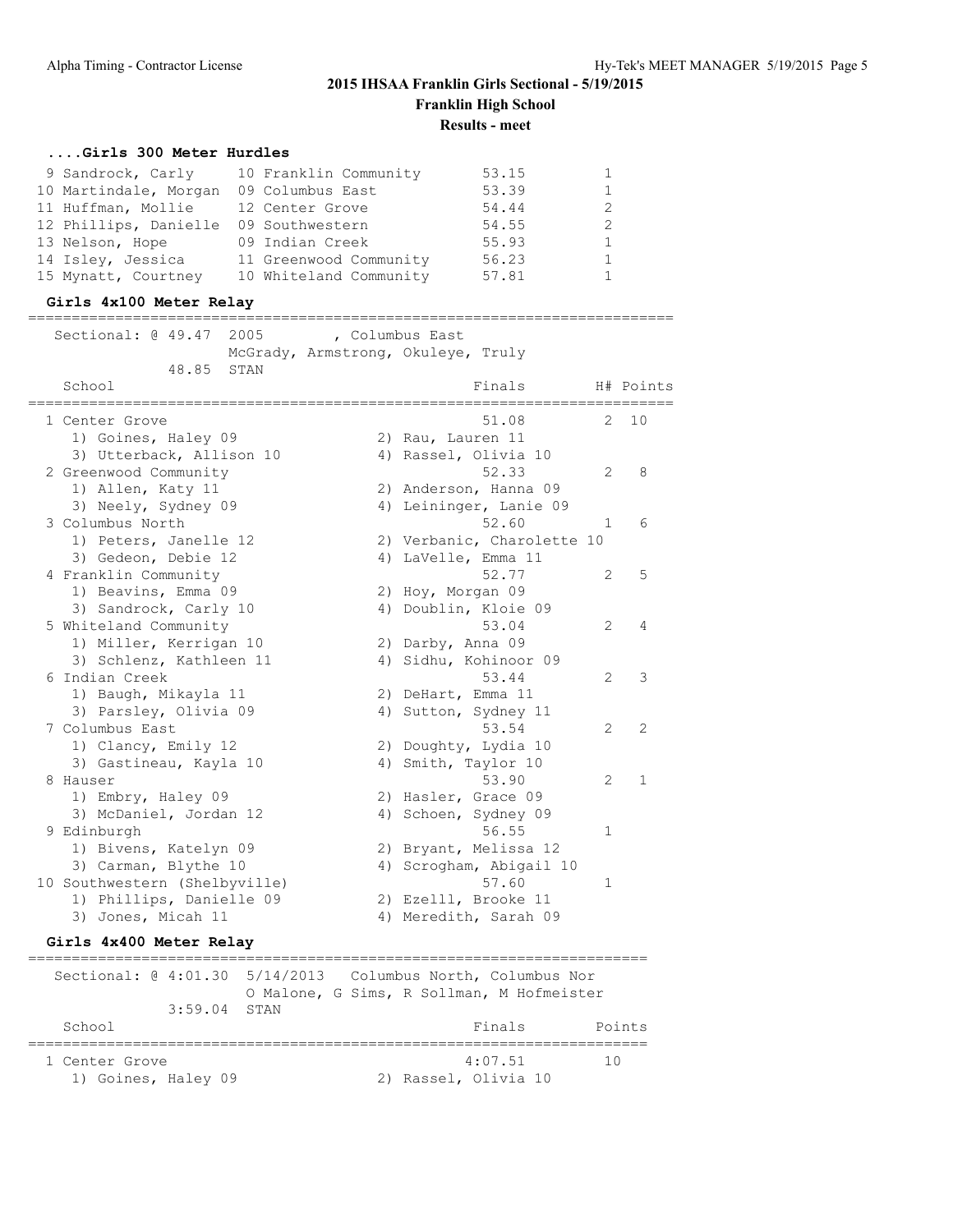#### **....Girls 4x400 Meter Relay**

| 3) Rau, Lauren 11      | 4) Long, Victoria 12       |   |
|------------------------|----------------------------|---|
| 2 Greenwood Community  | 4:12.61                    | 8 |
| 1) Anderson, Hanna 09  | 2) Neely, Taylor 10        |   |
| 3) Rance, Kayla 09     | 4) Renfro, Maddy 11        |   |
| 3 Franklin Community   | 4:18.31                    | 6 |
| 1) Doublin, Kloie 09   | 2) Parramore, Alexandra 10 |   |
| 3) Purdy, McKinley 11  | 4) Sandrock, Carly 10      |   |
| 4 Columbus North       | 4:18.96                    | 5 |
| 1) Tong, Arig 09       | 2) Williams, Elle 11       |   |
| 3) Craig, Elizabeth 10 | 4) Malone, Olivia 12       |   |
| 5 Columbus East        | 4:29.77                    | 4 |
| 1) Scheidt, Alexis 12  | 2) Taulman, Brooklyn 11    |   |
| 3) Vanliew, Cortney 10 | 4) Galarno, Addison 09     |   |
| 6 Whiteland Community  | 4:42.84                    |   |
| 1) Mynatt, Courtney 10 | 2) Coffman, Taylor 11      |   |
| 3) Ross, Katie 11      | 4) Gold, McKenna 11        |   |

#### **Girls 4x800 Meter Relay**

======================================================================= Sectional: @ 9:39.75 1997 , Columbus North Aymond, Hardwick, Waggoner, Jordan 9:28.45 STAN School **Finals** Points ======================================================================= 1 Greenwood Community 9:52.91 10 1) Renfro, Maddy 11 2) Dalton, Allie 10 3) Neely, Taylor 10 4) Rance, Kayla 09 2 Columbus North 10:08.98 8 1) Awad, Jessica 11 2) Bouthier, Nina 11 3) Neal, Morgan 12 4) Tong, Arig 09 3 Center Grove 10:17.40 6 1) Andersen, Isabelle 09 2) Hickey, Taylor 11 3) King, Alyssa 12 4) Kovacs, Alexa 11 4 Franklin Community 10:31.38 5 1) Kunze, Blaec 11 2) Treibic, Emma 09 3) Fears, Sydney 11 4) Kinney, Charlotte 09 5 Whiteland Community 10:50.92 4 1) Brewer, Kaley 10 2) Gold, McKenna 11 3) Howell, Alexis 10 4) Ross, Katie 11 6 Columbus East 11:02.36 3 1) Frazier, Lizzy 09  $\hspace{1cm}$  2) Ketron, Morgan 11 3) Lyons, Kristin 09 4) Lyons, Madelyn 11 7 Indian Creek 11:46.00 2 1) Sutton, Sydney 11 2) Dawson, Isabel 10 3) Dennis, Emma 09 4) Hayden, Rowan 11 8 Greenwood Christian Academy 12:07.54 1 1) Simons, Anna 09 2) Conor, Taylor 09 3) Green, Micaiah 11 4) Hooten, Alexandra 11 9 Waldron 2012:40.47 1) Abbott, Alexcis 12 2) Myer, Kylie 12 3) Gustin, Shelby 11 4) Hankins, Madison 11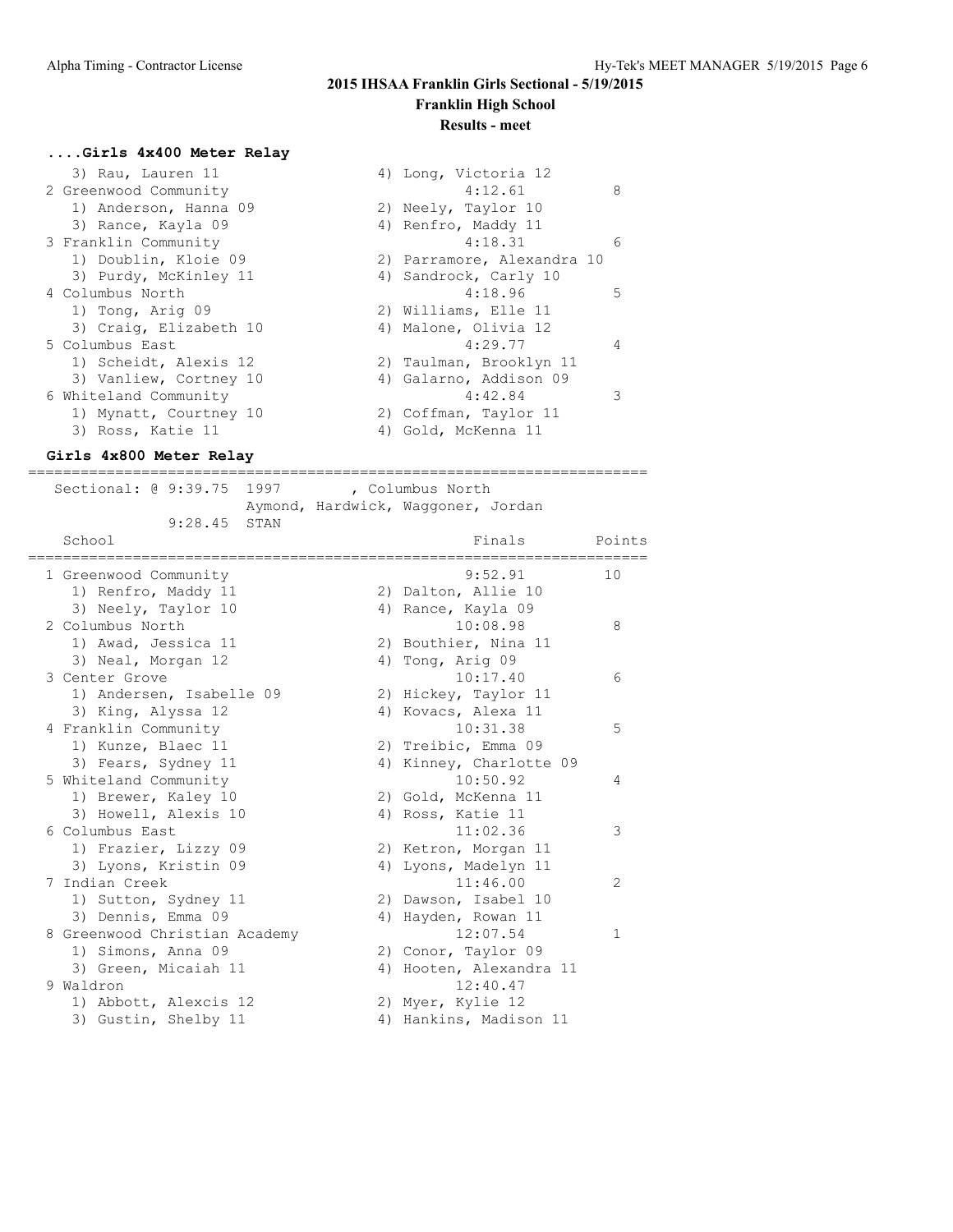# **2015 IHSAA Franklin Girls Sectional - 5/19/2015 Franklin High School**

**Results - meet**

**Girls High Jump**

|                                       | $5 - 04.00$ STAN                                                |                        |                                                                                                                                                            |    |     |
|---------------------------------------|-----------------------------------------------------------------|------------------------|------------------------------------------------------------------------------------------------------------------------------------------------------------|----|-----|
| Name                                  | Year School<br>.=======================                         |                        | Finals Points<br>____________________________                                                                                                              |    |     |
|                                       |                                                                 |                        | 1 Pennington, Taylor 12 Center Grove 5-02.00                                                                                                               | 10 |     |
| P                                     | $P$ $P$                                                         |                        | 4-04.00 4-06.00 4-08.00 4-10.00 5-00.00 5-01.00 5-02.00 5-03.00 5-04.00<br>P XO O O P                                                                      |    | XXX |
|                                       |                                                                 |                        | 2 Purdy, McKinley 11 Franklin Community 55-02.00                                                                                                           | 8  |     |
|                                       |                                                                 |                        | $4-04.00$ $4-06.00$ $4-08.00$ $4-10.00$ $5-00.00$ $5-01.00$ $5-02.00$ $5-03.00$<br>P P O O O O XO XXX<br>3 Weston, Olivia 09 Greenwood Community 5-01.00 6 |    |     |
| P                                     | P P O XXO XXO XXX                                               |                        | 4-04.00 4-06.00 4-08.00 4-10.00 5-00.00 5-01.00 5-02.00                                                                                                    | 6  |     |
|                                       | 4 Anderson, Johanna 11 Columbus North 5-00.00                   |                        |                                                                                                                                                            | 5  |     |
|                                       | $4-04.00$ $4-06.00$ $4-08.00$ $4-10.00$ $5-00.00$ $5-01.00$     |                        |                                                                                                                                                            |    |     |
|                                       | P P O O O XXX                                                   |                        |                                                                                                                                                            |    |     |
|                                       |                                                                 |                        | 5 McDaniel, Jordan 12 Hauser 1987 - 1997 - 1998 15-00.00                                                                                                   |    |     |
|                                       | $4-04.00$ $4-06.00$ $4-08.00$ $4-10.00$ $5-00.00$ $5-01.00$     |                        |                                                                                                                                                            |    |     |
|                                       | P O O O XO XXX<br>6 Ezelll, Brooke 11 Southwestern 4-10.00      |                        |                                                                                                                                                            | 3  |     |
|                                       | $4-04.00$ $4-06.00$ $4-08.00$ $4-10.00$ $5-00.00$               |                        |                                                                                                                                                            |    |     |
|                                       |                                                                 |                        |                                                                                                                                                            |    |     |
|                                       | P P O O XXX<br>7 Fields, Hunter 10 Indian Creek                 |                        | $J4 - 10.00$                                                                                                                                               | 2  |     |
|                                       | $4-04.00$ $4-06.00$ $4-08.00$ $4-10.00$ $5-00.00$               |                        |                                                                                                                                                            |    |     |
|                                       | P O XO O XXX                                                    |                        |                                                                                                                                                            |    |     |
|                                       | 8 Ponder, Elena 11 Center Grove 4-08.00                         |                        |                                                                                                                                                            | 1  |     |
|                                       | $4-04.00$ $4-06.00$ $4-08.00$ $4-10.00$                         |                        |                                                                                                                                                            |    |     |
|                                       | P P O XXX<br>9 Vanliew, Cortney 10 Columbus East 54-08.00       |                        |                                                                                                                                                            |    |     |
|                                       | $4-04.00$ $4-06.00$ $4-08.00$ $4-10.00$                         |                        |                                                                                                                                                            |    |     |
|                                       | O XO O XXX                                                      |                        |                                                                                                                                                            |    |     |
|                                       | 10 Ballard, Emma 11 Columbus North J4-08.00                     |                        |                                                                                                                                                            |    |     |
|                                       | $4-04.00$ $4-06.00$ $4-08.00$ $4-10.00$                         |                        |                                                                                                                                                            |    |     |
|                                       | P P XO XXX<br>10 Sandrock, Carly 10 Franklin Community J4-08.00 |                        |                                                                                                                                                            |    |     |
|                                       | $4-04.00$ $4-06.00$ $4-08.00$ $4-10.00$                         |                        |                                                                                                                                                            |    |     |
| $\circ$                               | O XO XXX                                                        |                        |                                                                                                                                                            |    |     |
|                                       | 12 Quarles, Abby 09 Whiteland Community 4-06.00                 |                        |                                                                                                                                                            |    |     |
| $4-04.00$ $4-06.00$ $4-08.00$         |                                                                 |                        |                                                                                                                                                            |    |     |
| XO O XXX                              |                                                                 |                        |                                                                                                                                                            |    |     |
| 13 Mattison, Chloe                    |                                                                 | 09 Greenwood Community | $4 - 04.00$                                                                                                                                                |    |     |
| $4 - 04.00$ $4 - 06.00$               |                                                                 |                        |                                                                                                                                                            |    |     |
| XXX<br>0                              |                                                                 |                        |                                                                                                                                                            |    |     |
| 13 Downey, McKenna                    |                                                                 | 09 Columbus East       | $4 - 04.00$                                                                                                                                                |    |     |
| $4 - 04.00$ $4 - 06.00$               |                                                                 |                        |                                                                                                                                                            |    |     |
| $\circ$<br>XXX                        |                                                                 |                        |                                                                                                                                                            |    |     |
| 15 Bivens, Katelyn                    | 09 Edinburgh                                                    |                        | $J4 - 04.00$                                                                                                                                               |    |     |
| $4 - 04.00$ $4 - 06.00$<br>XXO<br>XXX |                                                                 |                        |                                                                                                                                                            |    |     |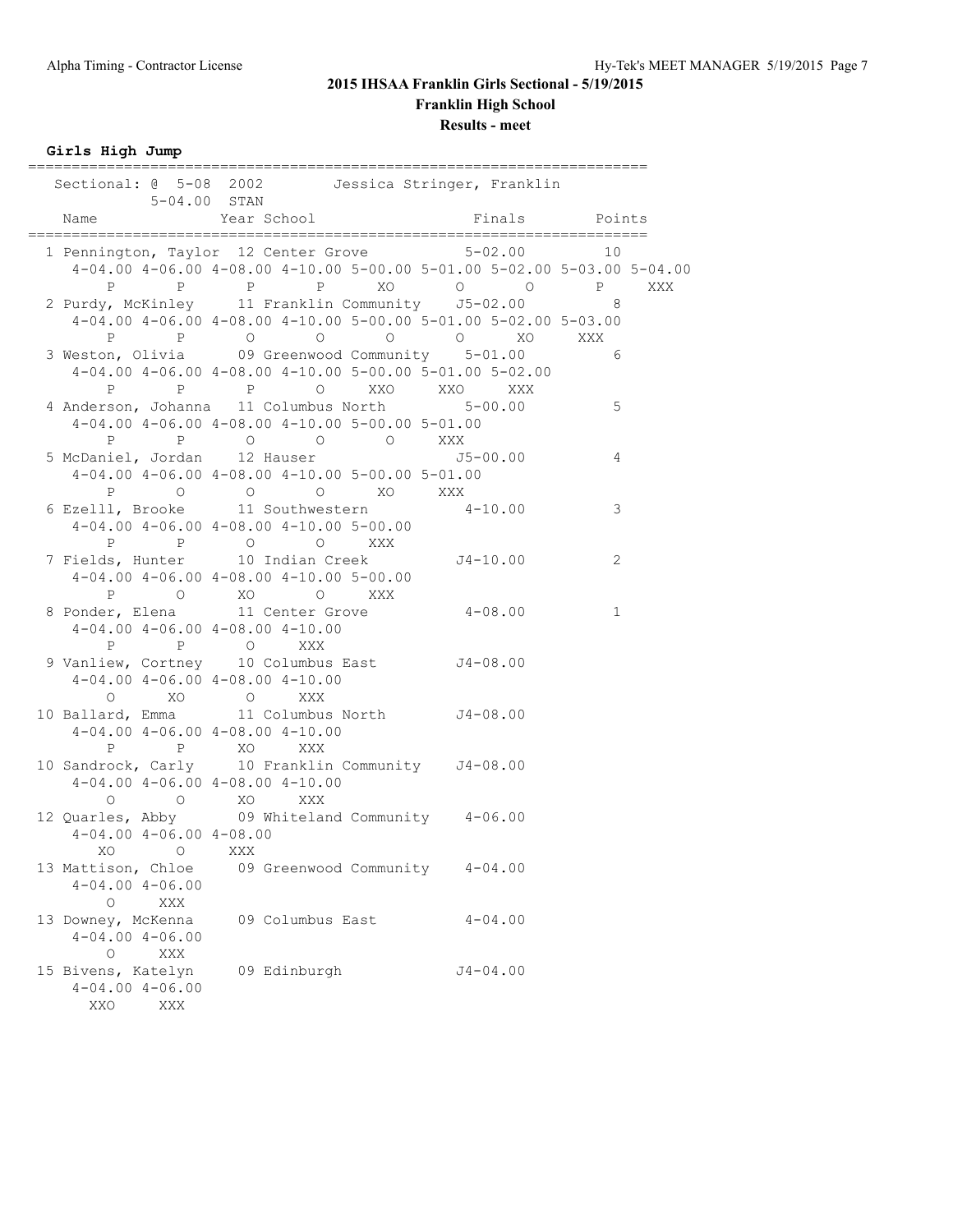## **2015 IHSAA Franklin Girls Sectional - 5/19/2015 Franklin High School**

# **Results - meet**

**Girls Pole Vault**

| $11 - 03.00$ STAN                                                                                                                                                                                                              | Sectional: @ 11-03 5/20/2014 Melissa Nelson, Center Grove<br>Sectional: @ 11-03 5/20/2014 Melissa Nelson, Center Grove                              |                |                |     |              |               |
|--------------------------------------------------------------------------------------------------------------------------------------------------------------------------------------------------------------------------------|-----------------------------------------------------------------------------------------------------------------------------------------------------|----------------|----------------|-----|--------------|---------------|
| Name                                                                                                                                                                                                                           | Year School                                                                                                                                         | Finals         | Points         |     |              |               |
|                                                                                                                                                                                                                                | 1 May, Katrina 11 Columbus North 11-03.000STAN<br>7-00.00 7-06.00 8-00.00 8-06.00 9-00.00 9-06.00 10-00.00 10-03.00 10-06.00 10-09.00 11-00.00 11-0 |                | 10             |     |              |               |
| P                                                                                                                                                                                                                              | P P P P P P P                                                                                                                                       |                | $\circ$        | P 0 | $\mathbf{P}$ | $\rightarrow$ |
|                                                                                                                                                                                                                                | 2 Barnes, Kaitlyn 12 Columbus North 10-00.00                                                                                                        |                | 8              |     |              |               |
|                                                                                                                                                                                                                                | $7-00.00$ $7-06.00$ $8-00.00$ $8-06.00$ $9-00.00$ $9-06.00$ $10-00.00$ $10-03.00$                                                                   | $\overline{O}$ |                |     |              |               |
| $\mathbf{P}$                                                                                                                                                                                                                   | P P P O<br>3 Clancy, Emily 12 Columbus East J10-00.00                                                                                               | $\circ$        | XXX<br>6       |     |              |               |
|                                                                                                                                                                                                                                | $7-00.00$ $7-06.00$ $8-00.00$ $8-06.00$ $9-00.00$ $9-06.00$ $10-00.00$ $10-03.00$                                                                   |                |                |     |              |               |
| $\mathbf{P}$                                                                                                                                                                                                                   | P P O<br>$\circ$                                                                                                                                    | XO<br>XO       | XXX            |     |              |               |
|                                                                                                                                                                                                                                | 4 Kirk, Alex 12 Whiteland Community 9-06.00                                                                                                         |                | 5              |     |              |               |
|                                                                                                                                                                                                                                | $7-00.00$ $7-06.00$ $8-00.00$ $8-06.00$ $9-00.00$ $9-06.00$ $10-00.00$                                                                              |                |                |     |              |               |
| P                                                                                                                                                                                                                              | <b>P</b> P O<br>$O$ XO                                                                                                                              | XXX            |                |     |              |               |
|                                                                                                                                                                                                                                | 5 Allen, Katy 11 Greenwood Community 9-00.00                                                                                                        |                | 4              |     |              |               |
|                                                                                                                                                                                                                                | 7-00.00 7-06.00 8-00.00 8-06.00 9-00.00 9-06.00                                                                                                     |                |                |     |              |               |
| $\circ$                                                                                                                                                                                                                        | $\begin{matrix} 0 & 0 & 0 \end{matrix}$<br>O XXX                                                                                                    |                |                |     |              |               |
|                                                                                                                                                                                                                                | 6 Blackwell, Chayse 11 Franklin Community J9-00.00                                                                                                  |                | 3              |     |              |               |
|                                                                                                                                                                                                                                | $7-00.00$ $7-06.00$ $8-00.00$ $8-06.00$ $9-00.00$ $9-06.00$<br>P P XO O O                                                                           | XXX            |                |     |              |               |
|                                                                                                                                                                                                                                | 7 Morris, Samantha 12 Indian Creek                                                                                                                  | $8 - 00.00$    | $\overline{2}$ |     |              |               |
| $7-00.00$ $7-06.00$ $8-00.00$ $8-06.00$                                                                                                                                                                                        |                                                                                                                                                     |                |                |     |              |               |
| $\circ$                                                                                                                                                                                                                        | $\circ$ $\circ$<br>XXX                                                                                                                              |                |                |     |              |               |
|                                                                                                                                                                                                                                | 8 Matlock, Megan 11 Franklin Community J8-00.00                                                                                                     |                | 1              |     |              |               |
| 7-00.00 7-06.00 8-00.00 8-06.00                                                                                                                                                                                                |                                                                                                                                                     |                |                |     |              |               |
| P XO O                                                                                                                                                                                                                         | XXX                                                                                                                                                 |                |                |     |              |               |
|                                                                                                                                                                                                                                | 9 Jones, Bailey 09 Whiteland Community 7-06.00                                                                                                      |                |                |     |              |               |
| $7-00.00$ $7-06.00$ $8-00.00$                                                                                                                                                                                                  |                                                                                                                                                     |                |                |     |              |               |
| XXO<br>XO XXX                                                                                                                                                                                                                  |                                                                                                                                                     |                |                |     |              |               |
| -- Mills, Kaley<br>$7 - 00.00$                                                                                                                                                                                                 | Center Grove                                                                                                                                        | NH             |                |     |              |               |
| XXX                                                                                                                                                                                                                            |                                                                                                                                                     |                |                |     |              |               |
|                                                                                                                                                                                                                                | -- Falcone, Kylie 10 Center Grove                                                                                                                   | NH             |                |     |              |               |
| $7 - 00.00$ $7 - 06.00$                                                                                                                                                                                                        |                                                                                                                                                     |                |                |     |              |               |
| XXX<br>P                                                                                                                                                                                                                       |                                                                                                                                                     |                |                |     |              |               |
| Girls Long Jump                                                                                                                                                                                                                |                                                                                                                                                     |                |                |     |              |               |
|                                                                                                                                                                                                                                |                                                                                                                                                     |                |                |     |              |               |
|                                                                                                                                                                                                                                | Sectional: @ 18-01.50 2004 Samantha McClendon, Columbus East                                                                                        |                |                |     |              |               |
| Name and the second state of the second state of the second state of the second state of the second state of the second state of the second state of the second state of the second state of the second state of the second st | $17 - 09.25$ STAN<br>Year School                                                                                                                    | Finals         | Points         |     |              |               |
|                                                                                                                                                                                                                                |                                                                                                                                                     |                |                |     |              |               |

| Name             | Year School                                                                                             | Finals       | Points |
|------------------|---------------------------------------------------------------------------------------------------------|--------------|--------|
|                  | 1 Doublin, Kloie 69 Franklin Community 17-00.00<br>16-00 17-00 FOUL 16-00 16-00 16-04                   |              | 10     |
|                  | 2 Accinelli, Brianna 12 Whiteland Community 16-03.50<br>15-04 16-03.50 15-07 15-10.50 15-06.50 15-07.50 |              | 8      |
|                  | 3 Goines, Haley 09 Center Grove<br>16-02.75 16-01 16-03 16-01.75 15-10 15-09                            | $16 - 03.00$ | 6      |
| 4 Schoen, Sydney | 09 Hauser<br>15-11 15-08 14-10.25 15-10.75 15-00.75 15-02.50                                            | $15 - 11.00$ | 5      |
| FOUL.            | 5 DeHart, Emma 11 Indian Creek 15-09.00<br>FOUL 15-09 15-01 15-00 14-06.75                              |              |        |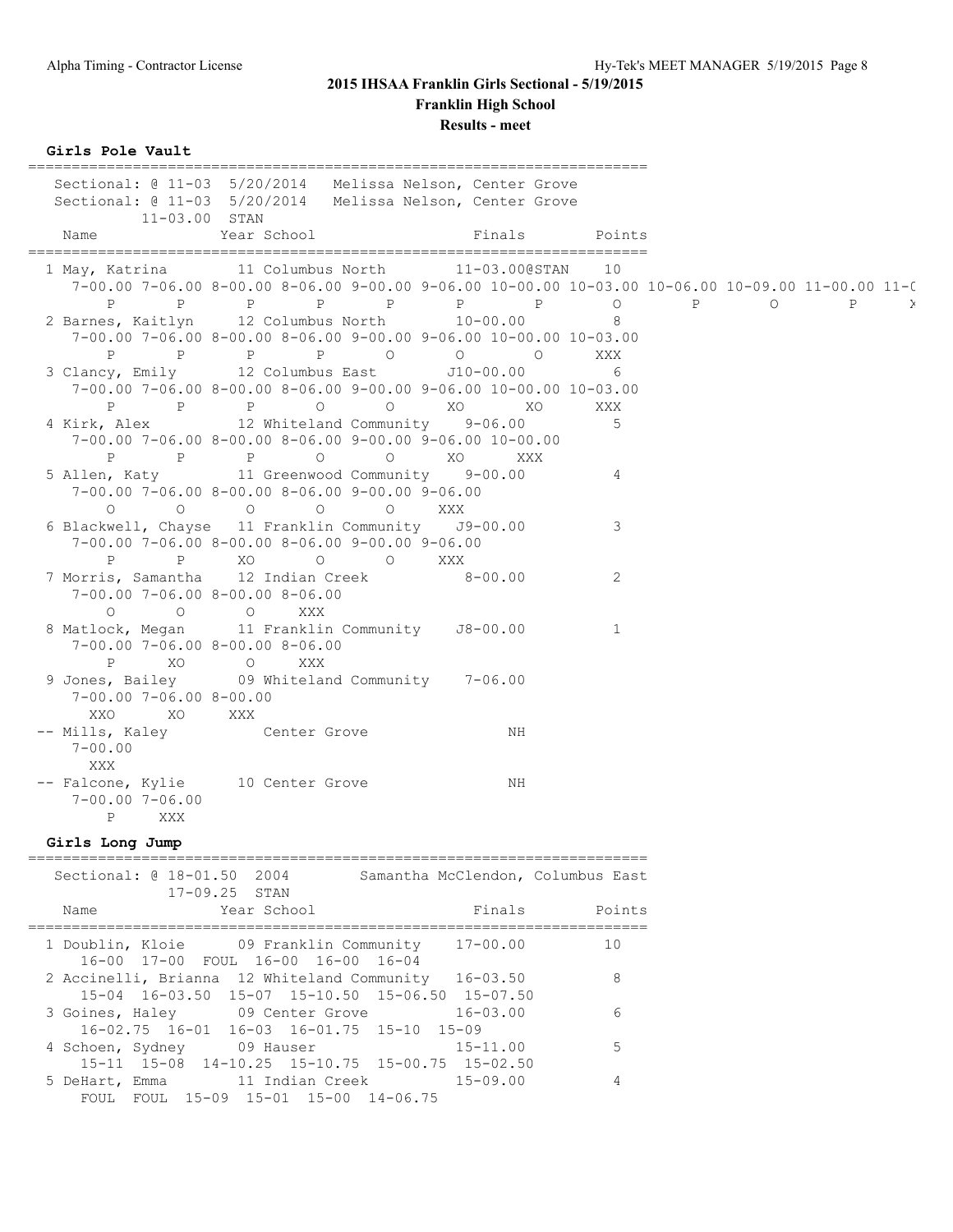## **....Girls Long Jump**

| 6 Peters, Janelle 12 Columbus North 15-05.75             | 3              |
|----------------------------------------------------------|----------------|
| $15-05.75$ $15-01.25$ $14-01.50$ $14-08$ $14-02$ $14-00$ |                |
| 7 Scheidt, Alexis 12 Columbus East 15-01.00              | $\overline{2}$ |
| $14-01.50$ $14-05.75$ $15-01$ $14-06$ $15-00$ $14-03$    |                |
| 8 Hoy, Morgan 69 Franklin Community J15-01.00            | 1              |
| 15-01 13-02 14-03.75 14-03 14-09.75 14-08                |                |
| 9 Sneed, Danielle 12 Hauser 515-01.00                    |                |
| FOUL FOUL 15-01 14-08.75 13-01 14-03.75                  |                |
| 10 Shoaf, Micah 12 Columbus North 14-10.75               |                |
| 14-06 12-01.50 14-10.75                                  |                |
| 11 Fischer, Taylor 09 Waldron 14-08.00                   |                |
| 14-08 14-05.50 14-07.75                                  |                |
| 12 Passafiume, Athena 09 Center Grove 14-05.50           |                |
| $13-02$ $14-05.50$ $14-04.50$                            |                |
| 13 Gastineau, Kayla 10 Columbus East 14-04.00            |                |
| 13-11.50 13-09.50 14-04 13-11.50 13-09.50 14-04          |                |
| 14 Carman, Blythe 10 Edinburgh 13-06.75                  |                |
| $12 - 03.75$ $13 - 06.75$ $12 - 05$                      |                |

### **Girls Shot Put**

| -------------------                                                                          |               |                |
|----------------------------------------------------------------------------------------------|---------------|----------------|
| Sectional: @ 42-03.50 2002   Jessica Brown, Greensburg                                       |               |                |
| 40-10.00 STAN<br>Name Year School Mame Finals Points                                         |               |                |
| 1 Stone, Stephanie 12 Center Grove 38-05.00<br>34-09 35-01 38-05 36-03 34-06 37-00           |               | 10             |
| 2 Cheek, Alysha 11 Center Grove 36-00.00 8<br>$36-00$ FOUL $32-02$ $34-09$ $34-11$ $34-02$   |               |                |
| 3 Castro, Kinsley 11 Franklin Community 34-06.00<br>34-06 FOUL 33-05 32-11 34-03 31-02       |               | 6              |
| 4 McCammon, Sydnie 10 Columbus East 33-05.50<br>33-05.50 30-00 31-09 32-08 28-03 FOUL        |               | $\mathbf 5$    |
| 5 Lux, Kiersten 11 Waldron<br>$32-00$ $31-08$ $32-10$ $33-04$ $30-09$ $31-06$                | $33 - 04.00$  | $\overline{4}$ |
| 6 Branagan, Cassidy 11 Greenwood Community 32-09.00<br>32-09 32-08 31-03 31-05 30-07 30-04   |               | 3              |
| 7 Hammond, Brittany 11 Franklin Community 32-05.00<br>32-05 31-11 31-03.50 30-04 30-09 30-04 |               | $\overline{2}$ |
| 8 Metz, Brea 10 Hauser<br>FOUL 32-05 30-04 28-00 27-04 31-08.50                              | $J32 - 05.00$ | $\mathbf{1}$   |
| 9 Stamper, Taylor 12 Columbus North 32-04.00<br>30-00 32-04 31-11 30-03 31-02 29-10          |               |                |
| 10 Jackson, Lyric 11 Columbus East 32-02.50<br>$32 - 02.50$ $31 - 11$ $31 - 04$              |               |                |
| 11 Adams, Michaela 09 Whiteland Community 31-02.00<br>$27 - 06$ $28 - 03$ $31 - 02$          |               |                |
| 12 Montgomery, Allyso 09 Greenwood Community 30-10.00<br>30-10 28-01 27-01.50                |               |                |
| 13 Lomoro, Sidney 10 Whiteland Community 30-02.50<br>27-11 FOUL 30-02.50                     |               |                |
| 14 Holbert, Auna 09 Indian Creek 29-04.00<br>$27 - 02$ $28 - 02.50$ $29 - 04$                |               |                |
| 15 Scrogham, Abigail 10 Edinburgh 27-10.00<br>26-10 27-10 FOUL                               |               |                |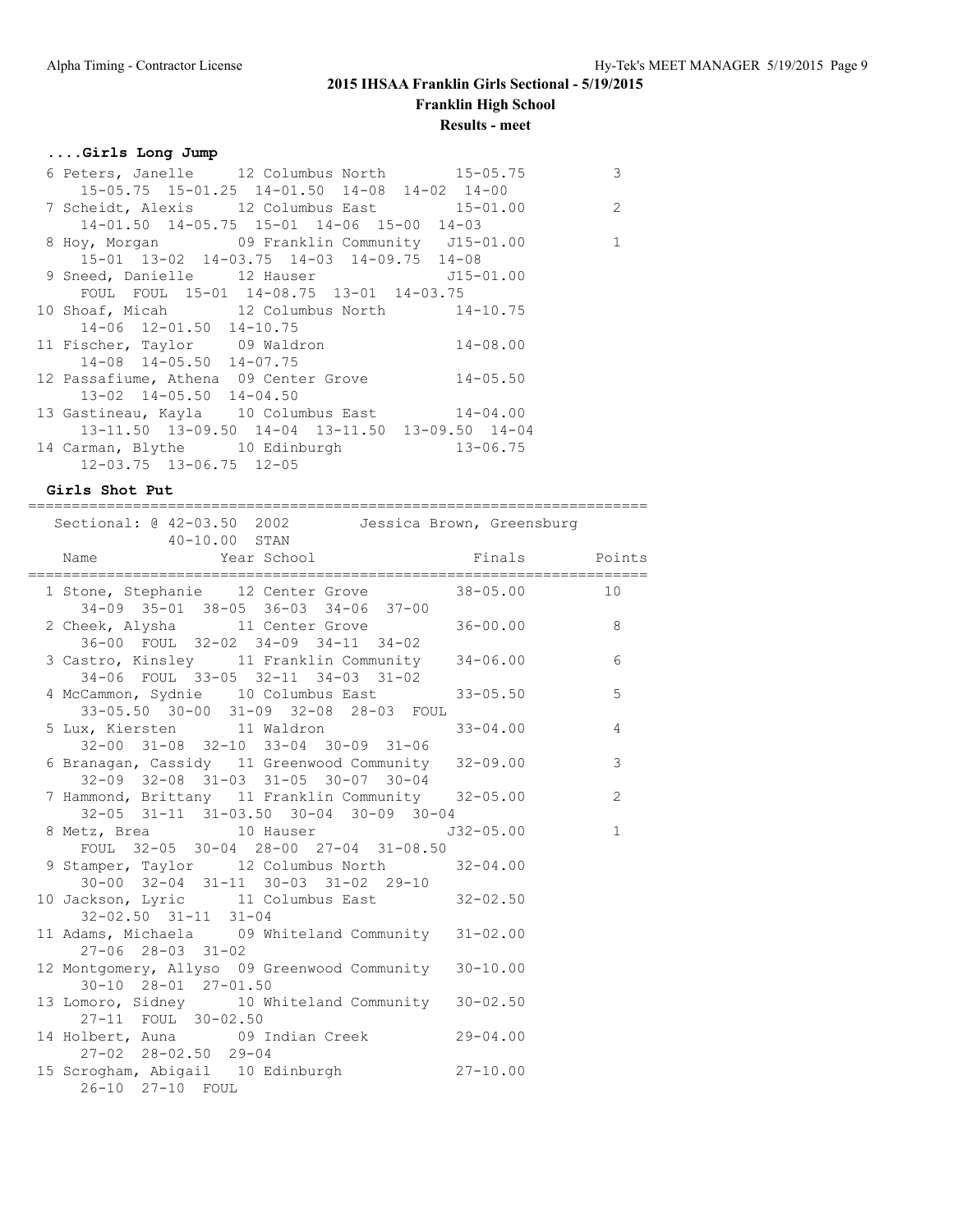# **2015 IHSAA Franklin Girls Sectional - 5/19/2015**

**Franklin High School**

**Results - meet**

## **....Girls Shot Put**

|                                    | 16 DeArmitt, Logan 10 Southwestern   | $J27 - 10.00$ |
|------------------------------------|--------------------------------------|---------------|
| $26 - 01$ $27 - 10$ $25 - 01.50$   |                                      |               |
|                                    | 17 Stamper, Shelby 11 Columbus North | $25 - 10.00$  |
| $23 - 11$ $25 - 10$ $24 - 07$      |                                      |               |
| 18 Burchett, Michaela 11 Edinburgh |                                      | $24 - 00.00$  |
| 24-00 23-09 FOUL                   |                                      |               |

### **Girls Discus Throw**

#### =======================================================================

| Sectional: @ 137-00 2009 Kay Watson, Center Grove                                                                                                                                                 |                                                                                                                                                                |
|---------------------------------------------------------------------------------------------------------------------------------------------------------------------------------------------------|----------------------------------------------------------------------------------------------------------------------------------------------------------------|
| 131-04 STAN<br>Year School<br>Name                                                                                                                                                                | Finals<br>Points                                                                                                                                               |
| 1 Castro, Kinsley 11 Franklin Community 117-10.00<br>113-00 117-10 113-03 107-02 106-06 FOUL                                                                                                      | 10                                                                                                                                                             |
| 2 Lux, Kiersten 11 Waldron<br>103-08 103-08 95-03 99-06 99-06 98-00                                                                                                                               | $103 - 08.00$<br>$\overline{\phantom{a}}$ 8                                                                                                                    |
| 3 Hammond, Brittany 11 Franklin Community 102-07.00<br>97-06 102-07 102-01 98-10 99-02 96-09                                                                                                      | 6                                                                                                                                                              |
| 4 Summa, Makinsey 12 Columbus North 101-05.00<br>101-05 88-06 96-09 94-08 FOUL FOUL                                                                                                               | 5                                                                                                                                                              |
| 5 Trulock, Maegan 11 Center Grove<br>101-01 96-06 FOUL FOUL FOUL 95-07                                                                                                                            | $101 - 01.00$<br>4                                                                                                                                             |
| 6 Jackson, Lyric 11 Columbus East 100-00.00<br>86-09 94-11 FOUL 93-09 100-00 FOUL                                                                                                                 | 3                                                                                                                                                              |
| 7 Simon, Julie 12 Center Grove 98-03.00<br>98-03 94-01 98-01 80-01 FOUL 89-00                                                                                                                     | 2                                                                                                                                                              |
| 8 Stamper, Taylor 12 Columbus North<br>93-11 FOUL 93-11 FOUL 79-03 FOUL                                                                                                                           | $93 - 11.00$<br>$\mathbf{1}$                                                                                                                                   |
| 9 Greiwe, Seena 10 Columbus East<br>90-10 88-07 93-08 84-04 93-03 81-09                                                                                                                           | $93 - 08.00$                                                                                                                                                   |
| 10 Adams, Michaela 09 Whiteland Community 78-10.00<br>72-01 78-10 67-07                                                                                                                           |                                                                                                                                                                |
| 11 DeArmitt, Logan 10 Southwestern 77-04.00<br>67-03 70-00 77-04                                                                                                                                  |                                                                                                                                                                |
| 12 Lomoro, Sidney 10 Whiteland Community 74-02.00<br>74-02 70-04 FOUL                                                                                                                             |                                                                                                                                                                |
| 13 Wilson, Keyara 10 Greenwood Community 71-02.00<br>FOUL 71-02 FOUL                                                                                                                              |                                                                                                                                                                |
| 14 Fields, Hunter 10 Indian Creek 68-07.00<br>68-07 FOUL FOUL                                                                                                                                     |                                                                                                                                                                |
| 15 Dennis, Emma 69 Indian Creek 64-05.00<br>$64 - 05$ 53-08 61-09                                                                                                                                 |                                                                                                                                                                |
| 16 Burchett, Michaela 11 Edinburgh 50-10.00<br>50-07 50-10 FOUL                                                                                                                                   |                                                                                                                                                                |
| -- Branagan, Cassidy 11 Greenwood Community FOUL<br>FOUL FOUL FOUL                                                                                                                                |                                                                                                                                                                |
| Women - Team Rankings - 16 Events Scored                                                                                                                                                          |                                                                                                                                                                |
| 1) Center Grove 153 2) Columbus North<br>3) Greenwood Community 111 4) Franklin Communi<br>5) Whiteland Community<br>7) Hauser 19 (8) Indian Creek<br>2) Hauser 19 (8) Indian Creek<br>9) Waldron | 136<br>2) Columbus North                      136<br>4) Franklin Community             86<br>36<br>15<br>8) Indian Creek<br>12 10) Southwestern (Shelbyville 6 |